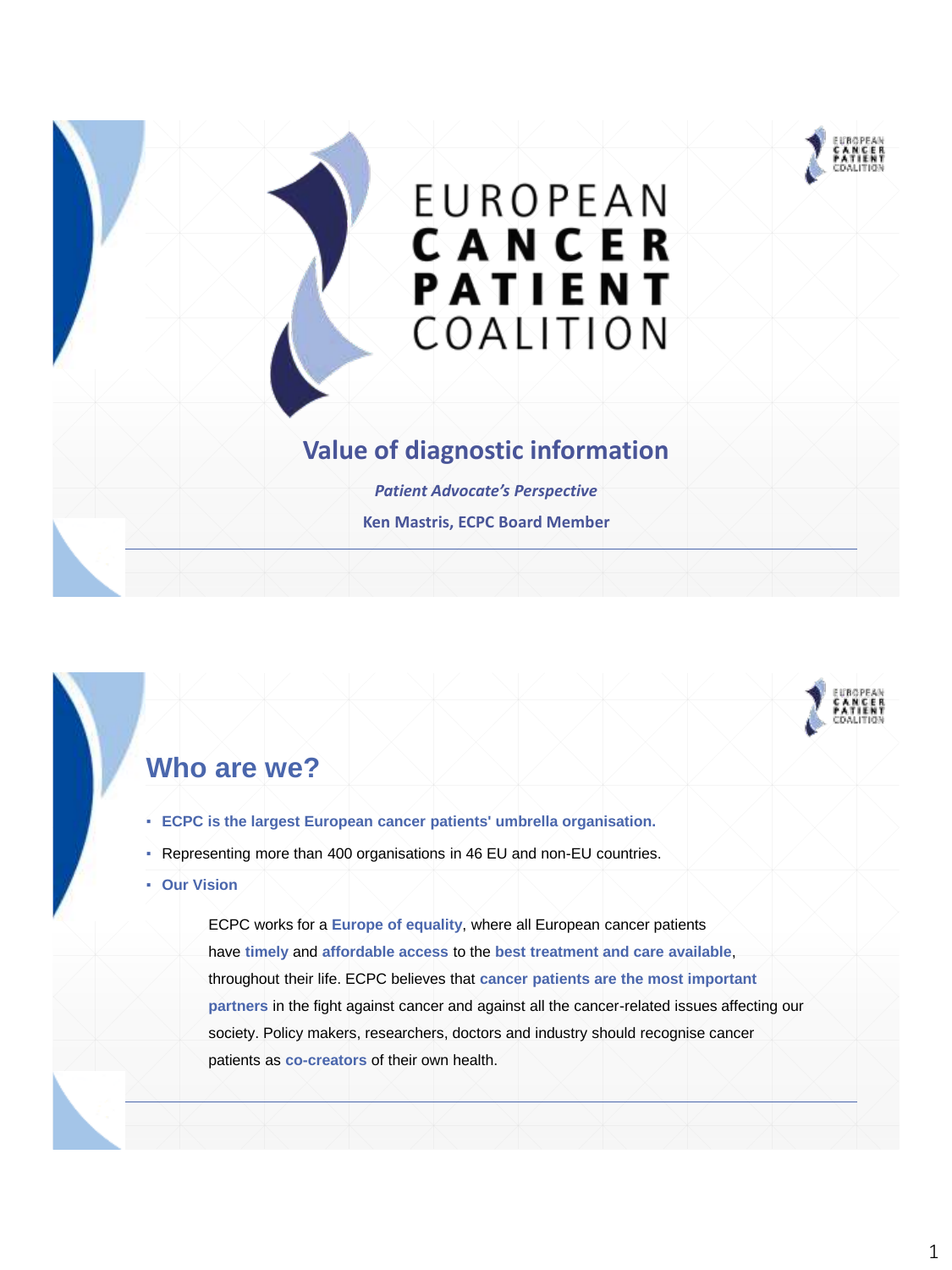



## **Testing is as important as the treatment**

- Diagnostic testing represents a largely overlooked aspect of personalised medicine, despite personalised medicine being entirely reliant on them.
- We need to help politicians recognise that testing is as important as the treatment. If these issues are not resolved they will cause enormous suffering to patients who will be exposed to the unnecessary toxicity of drugs to which they've no chance of responding.
- In the long term, lack of testing will diagnostic information in unsustainable health care systems.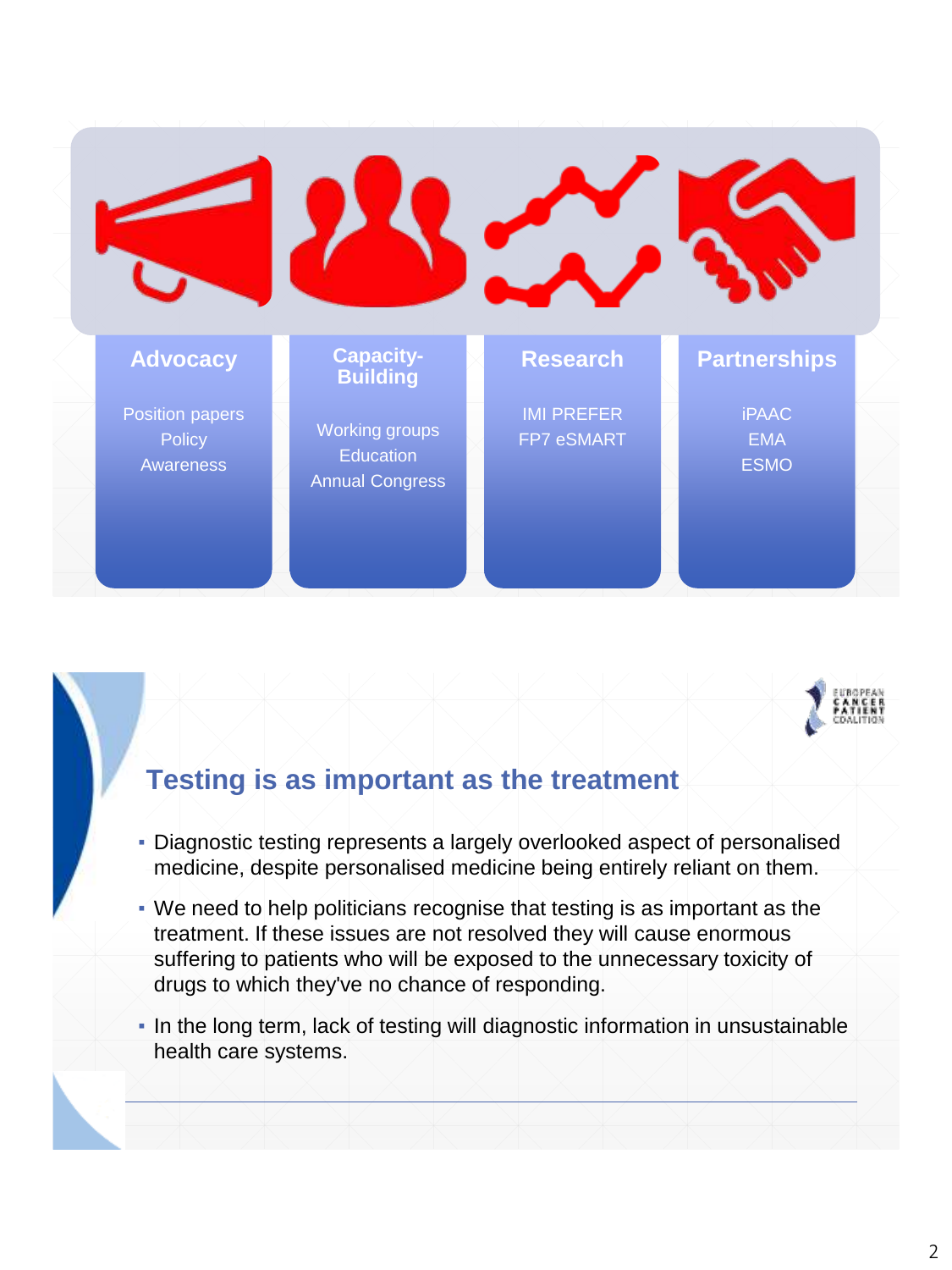

## **Diagnostic testing challenges in Europe**

**Diagnostic information is an essential part of a targeted approach to the prevention, diagnosis and treatment of cancer, based on an individual's specific profile.** 

- **Accessibility** of diagnostic information varies from country to country, but also within cities and regions. Diagnostics are often performed at larger hospitals only, access to which may add additional barriers to timely diagnosis.
- **Administrative barriers** lead to delays and higher waiting periods for diagnostic information which vary from a few days to an entire month in some countries. There is no established organization between hospitals to perform test and share the results of these tests effectively.
- **Reimbursement** of diagnostic testing also varies by country. For example, the RAS Biomarker Testing is reimbursed at varying rates in 21 of the 28 EU Member States.

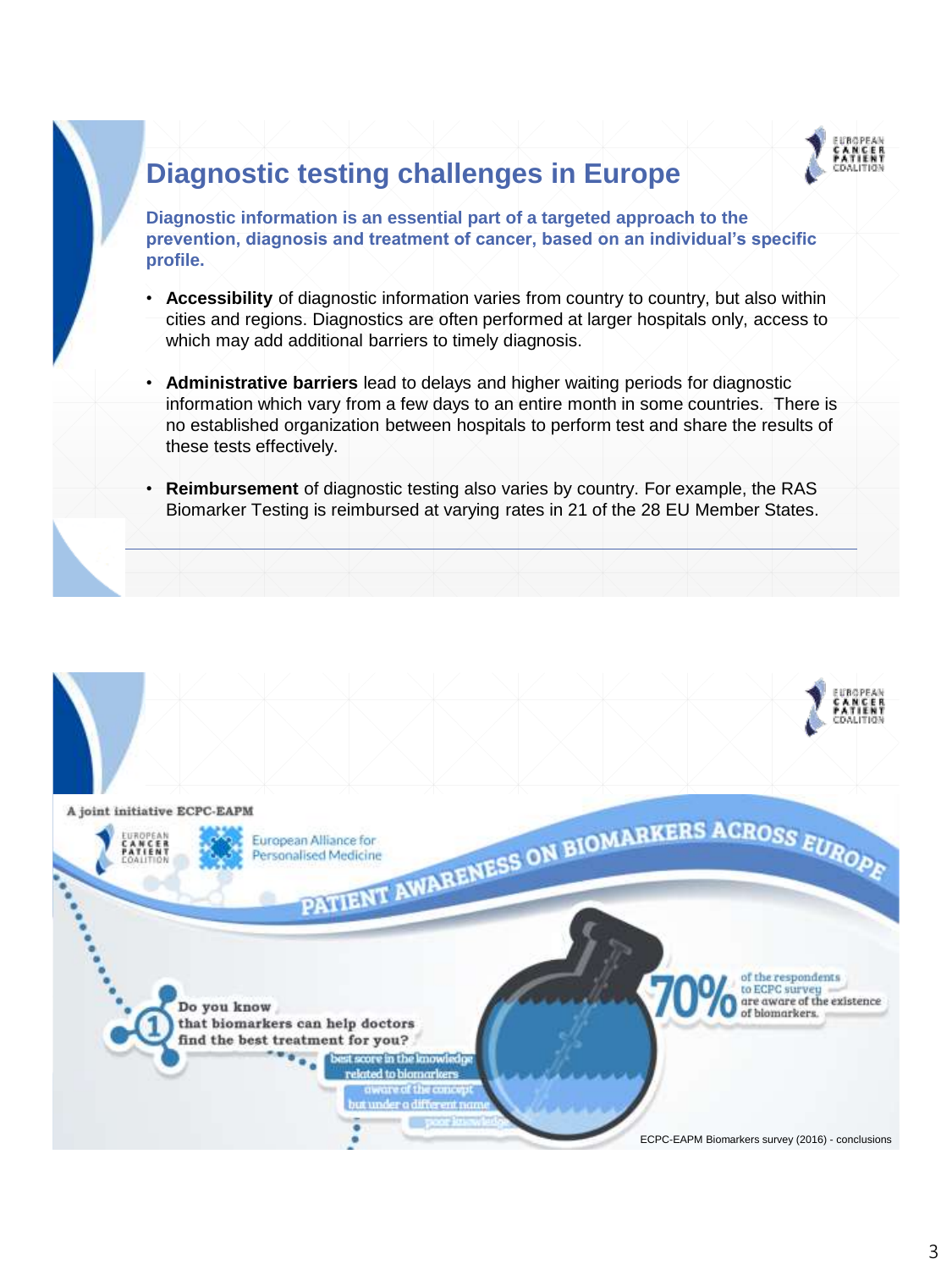

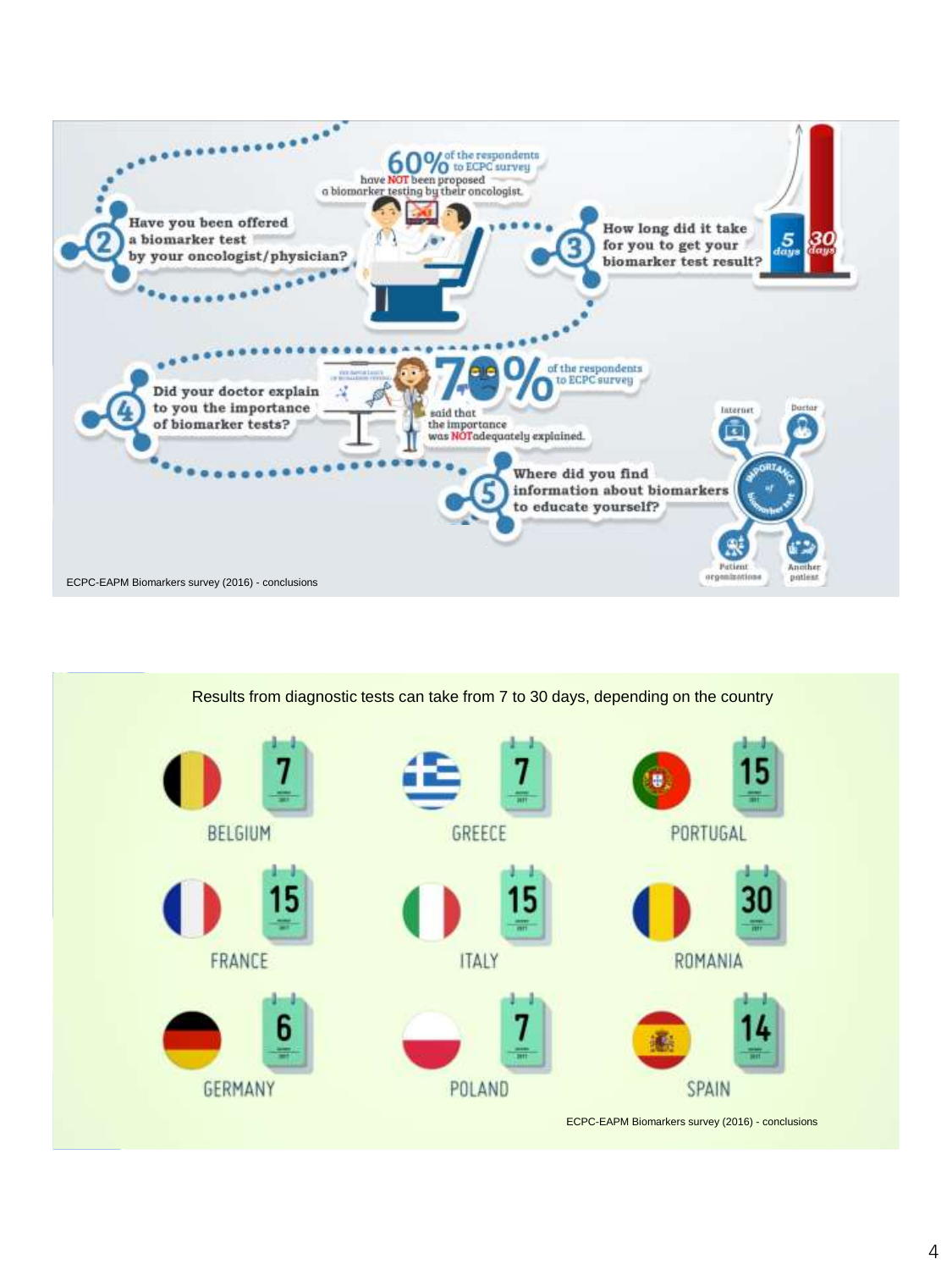



Ciardiello, F., Adams, R., Tabernero, J., Seufferlein, T., Taieb, J., Moiseyenko, V., … Tejpar, S. (2016). Awareness, Understanding, and Adoption of Precision Medicine to Deliver<br>Personalized Treatment for Patients With Ca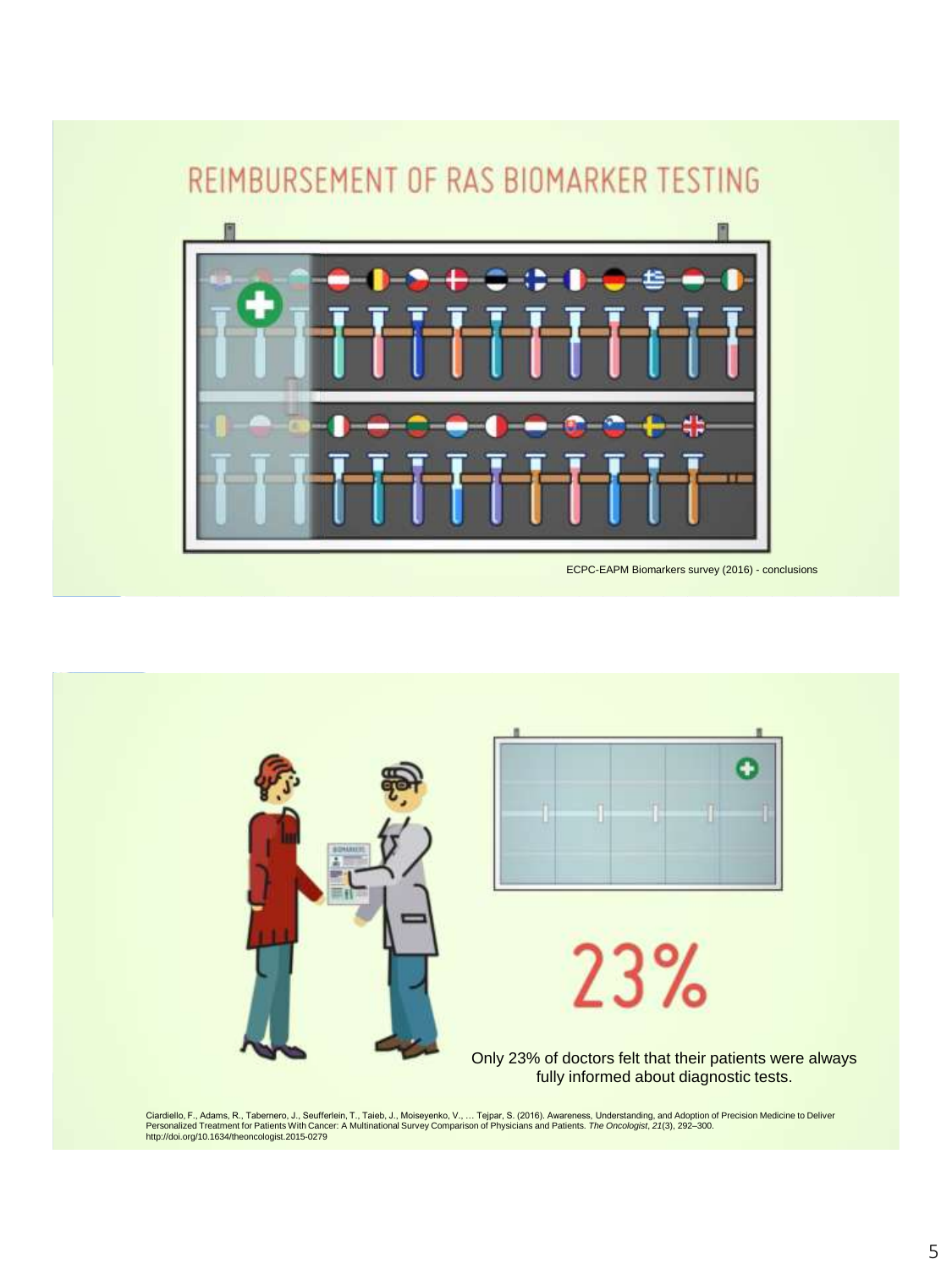### **The European Cancer Patient Coalition is calling for:**

- Increased access to diagnostic testing
- Increased awareness of diagnostic information
- **A harmonization framework for** diagnostic testing across Europe





## **ECPC Personalised Medicine Awareness Month**

- In November, ECPC launched **the first Awareness Month on Personalised Medicine** focusing on molecular and biomarker testing
- Developed in close cooperation with European Alliance for Personalised Medicine
- **Awareness, Education and Advocacy** aimed at patients and patient organisations, healthcare professionals and policymakers.



AN INITIATIVE OF THE EUROPEAN CANCER PATIENT COALITION www.ecpc.org/personalisedmedicine2018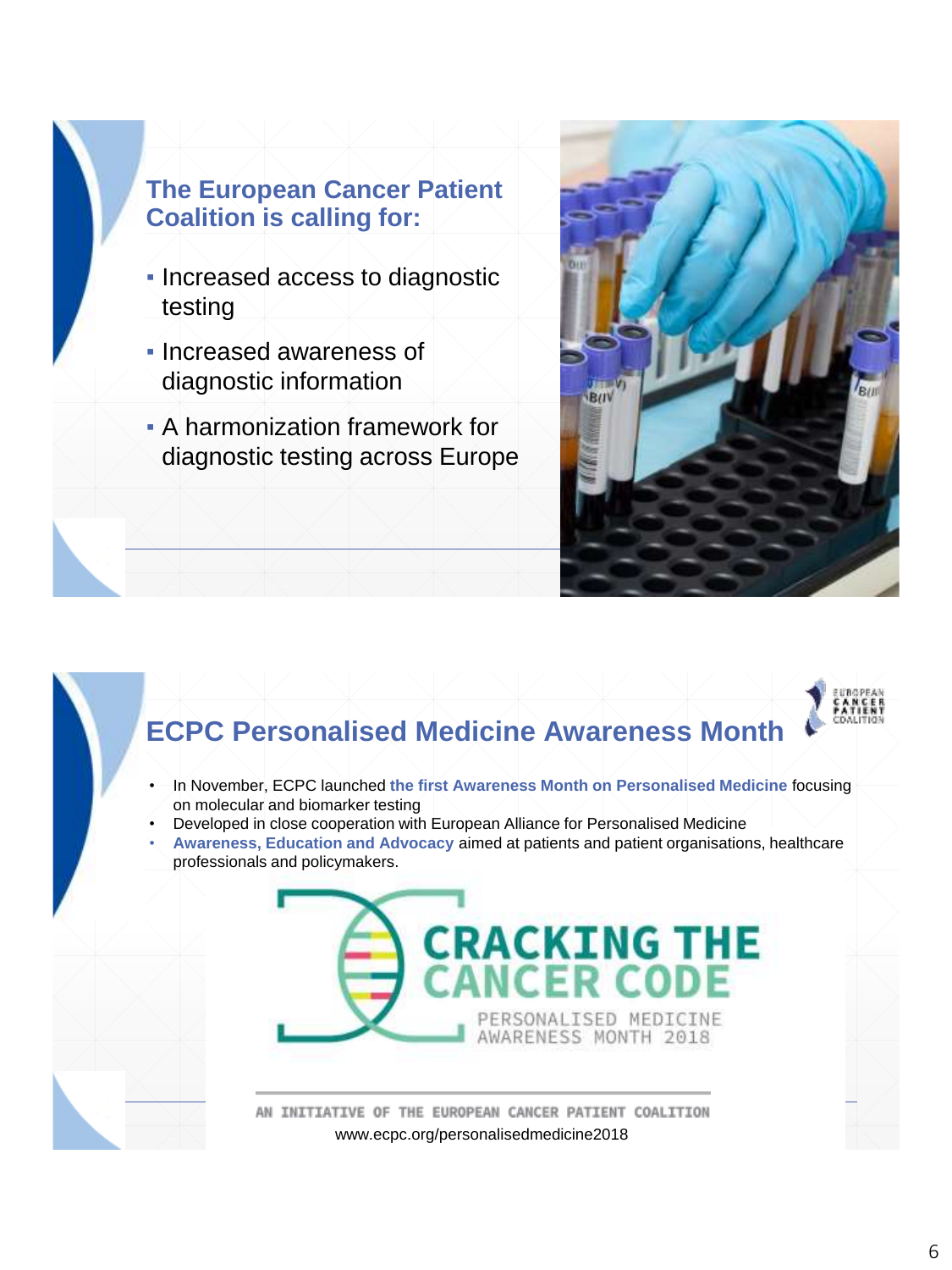

# **Personalised Medicine Month digital toolkit**